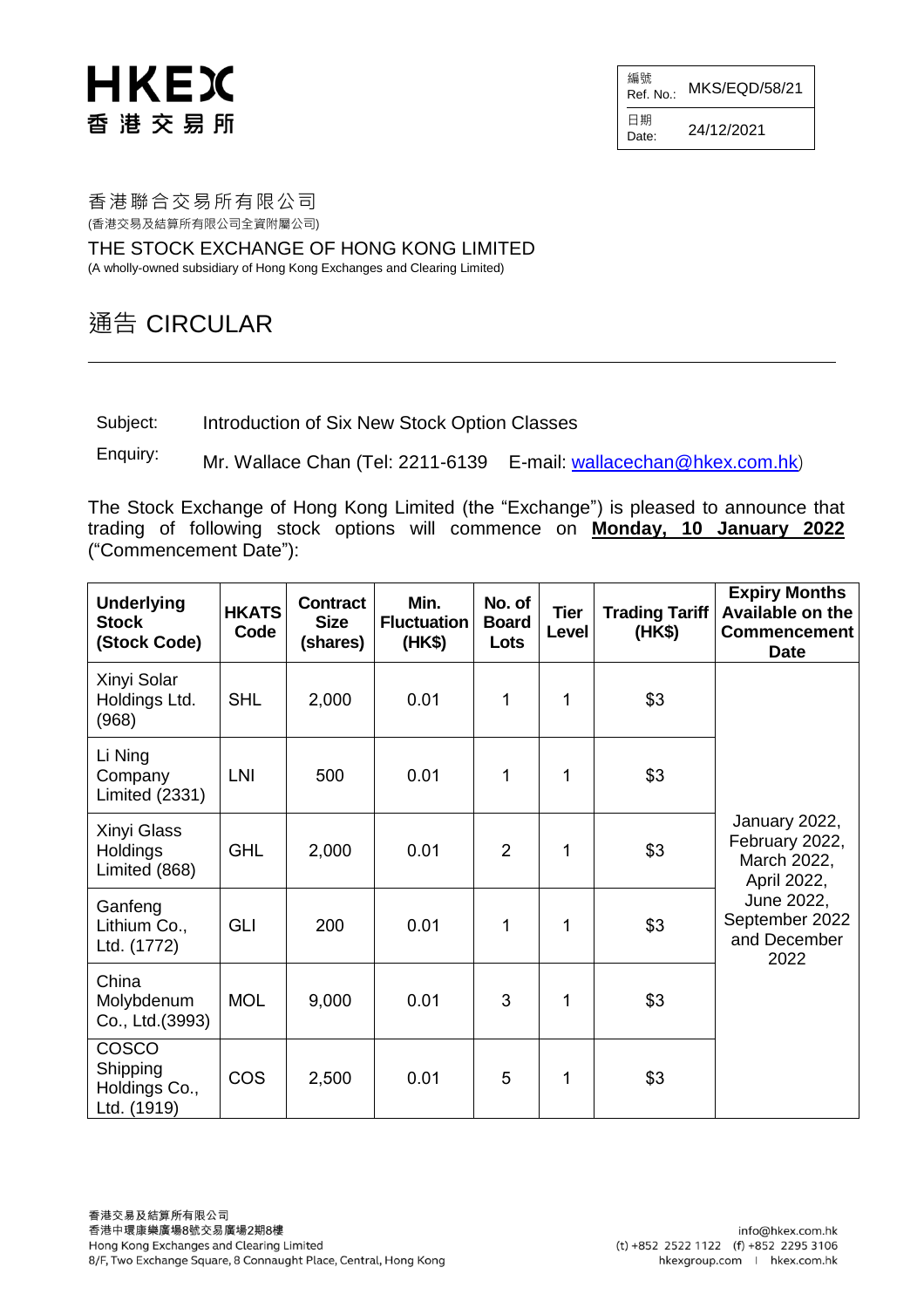The list of stock option classes available for trading is set forth in Attachment I. For details of the contract specifications, please refer to Appendix B of the Operational Trading Procedures for Options Trading Exchange Participants ("Options Contract Specifications").

### Position Limit

Please refer to the table below for the position limits of the six new stock options classes.

| <b>Underlying Stock</b>                        | <b>Position Limit</b>                     |  |  |  |
|------------------------------------------------|-------------------------------------------|--|--|--|
|                                                | (open contracts in any one market         |  |  |  |
|                                                | direction for all expiry months combined) |  |  |  |
| Xinyi Solar Holdings Ltd.                      | 150,000                                   |  |  |  |
| Li Ning Company Limited                        | 150,000                                   |  |  |  |
| Xinyi Glass Holdings Limited                   | 50,000                                    |  |  |  |
| <b>Gangfeng Lithium Company Limited</b>        | 150,000                                   |  |  |  |
| China Molybdenum Company Limited               | 50,000                                    |  |  |  |
| <b>COSCO Shipping Holdings Company Limited</b> | 150,000                                   |  |  |  |

### Market Making

The Exchange now invites applications for market maker permits. Interested parties should contact Mr. Alan Shum [\(Alanshum@hkex.com.hk\)](mailto:Alanshum@hkex.com.hk) and Ms. Emily Huang [\(EmilyHuang@hkex.com.hk](mailto:EmilyHuang@HKEX.COM.HK)) for details.

During the first week of trading (i.e. between 10 January 2022 and 14 January 2022, both days inclusive), the market making obligations, in terms of the maximum bid / ask spread, will be two times of the original obligations.

#### Pre-launch Arrangements

The following pre-launch arrangements will be implemented on **Friday, 7 January 2022** (i.e. one business day before the Commencement Date):

- a. option series of the new stock option classes will be displayed, but not tradable; and
- b. the risk parameter files ("RPF"), clearing and open interest reports on new stock option classes will be generated.

The purpose of the generation of RPF one business day before the Commencement Date is to assist Participants in estimating the margin requirements for the new stock option classes trading on the Commencement Date.

Please note that the margin requirements estimated using the RPF available after the settlement process on the business day before the Commencement Date may not be the same as the actual amounts required on the Commencement Date. HKEX and its subsidiaries accept no liability whatsoever for any loss or damage arising from, or in connection with, the use of the information contained in such RPF. Participants who wish to use the above-mentioned RPF are reminded to update the PC-SPAN Organisation Master File. For details, please refer to the relevant Clearing House circular to be issued in due course.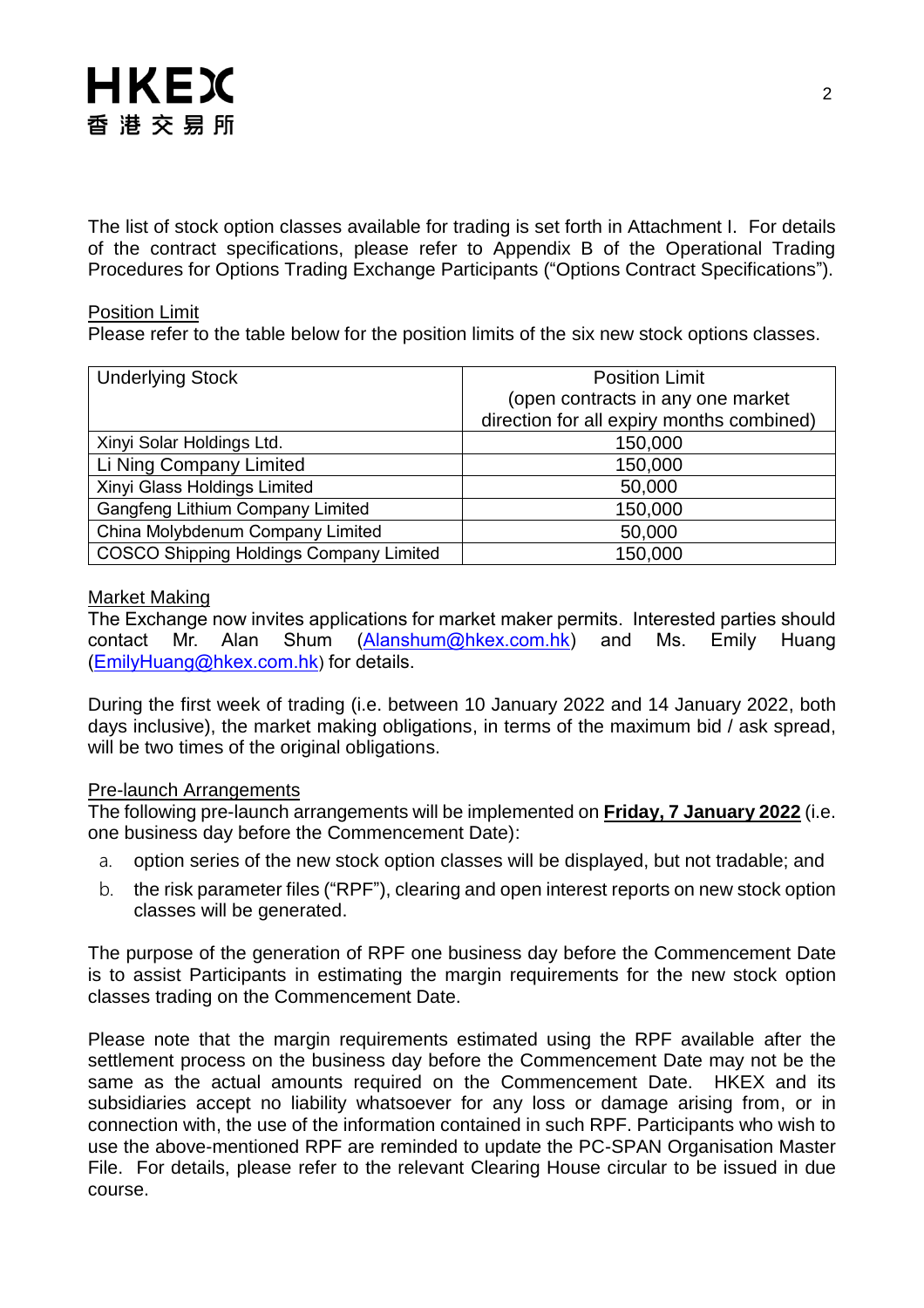#### Trading Information

The access codes of information vendors will be posted on the HKEX website in due course.

### Inform Staff and Clients

Exchange Participants should notify all interested clients about the introduction of six new stock options and **note that that some contract multipliers will be specified in multiple board lots of the underlying stock.** Please ensure that your back office systems are ready for a smooth operation. In addition, all your staff should be fully aware of the above and should exercise caution when dealing with new stock option contract and when advising your clients.

Investors should also be aware that not all stock options have market makers. The list of market makers may also change from time to time based on enrollment and will be updated on the [HKEX website](http://www.hkex.com.hk/Products/Listed-Derivatives/Single-Stock/Stock-Options?sc_lang=en) from time to time. Investors should exercise due caution in trading stock options without market makers and understand the liquidity risk involved.

Alexander Siu Co-Head of Equities Product Development Markets Division

*This circular has been issued in the English language with a separate Chinese language translation. If there is any conflict in the circulars between the meaning of Chinese words or terms in the Chinese language version and English words in the English language version, the meaning of the English words shall prevail.*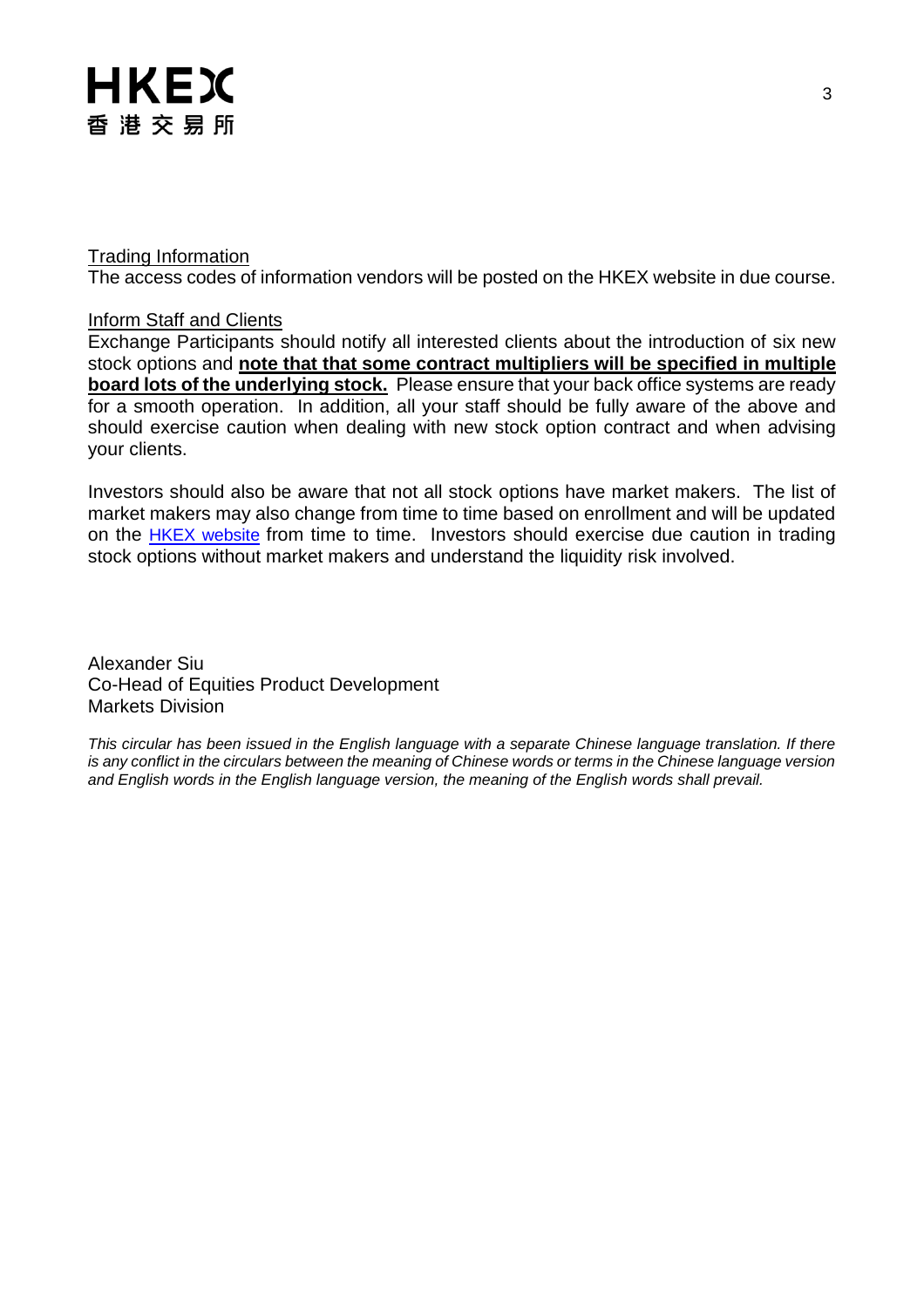#### **Attachment I**

### **List of Stock Option Classes Available for Trading (Effective from 10 January 2022)**

#### **a) Stock Option Classes with Contract Size with More Than One Underlying Board Lot Shares**

| No.            | Code | <b>SEHK Underlying Stock Name</b>                          | <b>HKATS</b><br>Code | Contract<br><b>Size</b><br>(shares) | No. of<br><b>Board</b><br>Lots | Tier No.       |
|----------------|------|------------------------------------------------------------|----------------------|-------------------------------------|--------------------------------|----------------|
| 1              | 16   | Sun Hung Kai Properties Limited                            | <b>SHK</b>           | 1,000                               | $\overline{2}$                 | 1              |
| $\overline{2}$ | 175  | Geely Automobile Holdings Ltd.                             | GAH                  | 5,000                               | 5                              | $\mathbf{1}$   |
| 3              | 268  | Kingdee International Software Group Co., Ltd.             | <b>KDS</b>           | 2,000                               | $\overline{2}$                 | $\mathbf{1}$   |
| 4              | 285  | <b>BYD Electronic International Company Limited</b>        | <b>BYE</b>           | 1,000                               | $\overline{2}$                 | $\mathbf{1}$   |
| 5              | 288  | WH Group Ltd.                                              | <b>WHG</b>           | 2,500                               | 5                              | $\overline{2}$ |
| 6              | 688  | China Overseas Land & Investment Limited                   | <b>COL</b>           | 2,000                               | 4                              | $\mathbf{1}$   |
| $\overline{7}$ | 788  | China Tower Corporation Limited                            | <b>XTW</b>           | 10,000                              | 5                              | $\overline{2}$ |
| 8              | 823  | Link Real Estate Investment Trust                          | <b>LNK</b>           | 1,000                               | 10                             | 1              |
| 9              | 868  | Xinyi Glass Holdings Limited^                              | <b>GHL</b>           | 2,000                               | $\overline{2}$                 | $\mathbf{1}$   |
| 10             | 981  | Semiconductor Manufacturing International Corp.            | <b>SMC</b>           | 2,500                               | 5                              | $\mathbf{1}$   |
| 11             | 1024 | Kuaishou Technology                                        | <b>KST</b>           | 500                                 | 5                              | $\mathbf{1}$   |
| 12             | 1099 | Sinopharm Group Co. Ltd.                                   | <b>SNP</b>           | 800                                 | $\overline{2}$                 | $\overline{2}$ |
| 13             | 1113 | CK Asset Holdings Limited                                  | <b>CKP</b>           | 1,000                               | $\overline{2}$                 | $\mathbf{1}$   |
| 14             | 1177 | Sino Biopharmaceutical Ltd.                                | <b>SBO</b>           | 5,000                               | 5                              | $\mathbf{1}$   |
| 15             | 1288 | Agricultural Bank of China Limited                         | XAB                  | 10,000                              | 10                             | $\mathbf{1}$   |
| 16             | 1299 | AIA Group Limited                                          | AIA                  | 1,000                               | 5                              | $\mathbf{1}$   |
| 17             | 1336 | New China Life Insurance Co. Ltd.                          | <b>NCL</b>           | 1,000                               | 10                             | $\overline{2}$ |
| 18             | 1339 | The People's Insurance Company (Group) of China<br>Limited | <b>PIN</b>           | 5,000                               | 5                              | $\overline{2}$ |
| 19             | 1359 | China Cinda Asset Management Co., Ltd                      | <b>CDA</b>           | 5,000                               | 5                              | 3              |
| 20             | 1658 | Postal Savings Bank of China Co. Ltd.                      | <b>XPB</b>           | 5,000                               | 5                              | $\mathbf{1}$   |
| 21             | 1810 | XiaoMi Corporation                                         | MIU                  | 1,000                               | 5                              | $\mathbf{1}$   |
| 22             | 1816 | CGN Power Co., Ltd                                         | <b>CGN</b>           | 10,000                              | 10                             | $\overline{2}$ |
| 23             | 1833 | Ping An Healthcare and Technology Co., Ltd.                | <b>PHT</b>           | 500                                 | 5                              | $\mathbf{1}$   |
| 24             | 1876 | <b>Budweiser Brewing Company APAC Limited</b>              | <b>BUD</b>           | 1,000                               | 10                             | $\overline{2}$ |
| 25             | 1918 | Sunac China Holdings Ltd.                                  | <b>SUN</b>           | 2,000                               | $\overline{2}$                 | 1              |
| 26             | 1919 | COSCO Shipping Holdings Company Limited^                   | <b>COS</b>           | 2,500                               | 5                              | $\mathbf{1}$   |
| 27             | 1988 | China Minsheng Banking Corporation Limited                 | <b>MSB</b>           | 2,500                               | 5                              | 3              |
| 28             | 2007 | Country Garden Holdings Co. Ltd.                           | COG                  | 5,000                               | 5                              | 1              |
| 29             | 2015 | Li Auto Inc.                                               | LAU                  | 200                                 | $\overline{c}$                 | $\overline{c}$ |
| 30             | 2018 | AAC Technologies Holdings Inc.                             | AAC                  | 1,000                               | $\overline{c}$                 | 1              |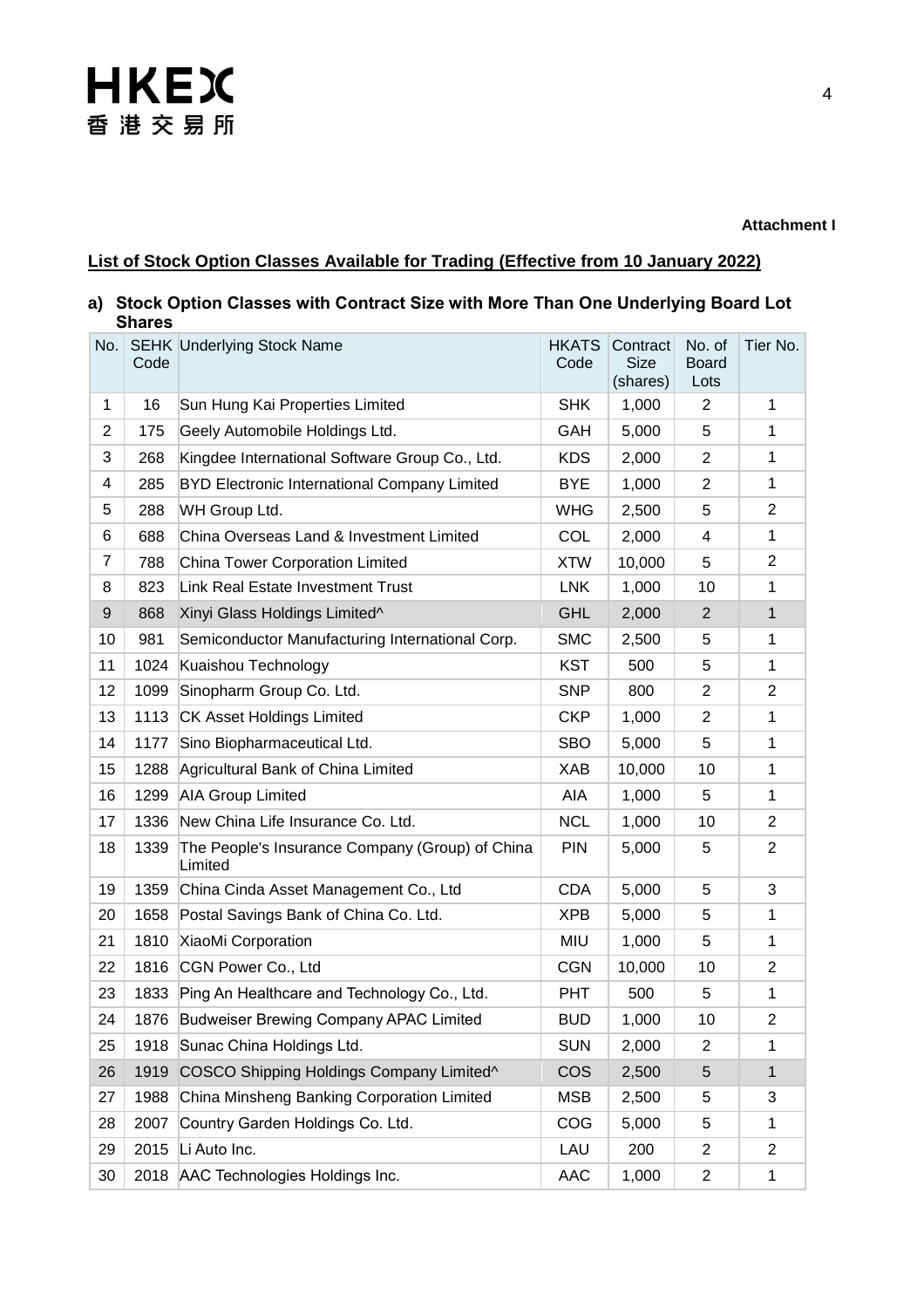| No. | Code | <b>SEHK Underlying Stock Name</b>           | <b>HKATS</b><br>Code | Contract<br><b>Size</b><br>(shares) | No. of<br><b>Board</b><br>Lots | Tier No.       |
|-----|------|---------------------------------------------|----------------------|-------------------------------------|--------------------------------|----------------|
| 31  | 2202 | China Vanke Co. Ltd.                        | <b>VNK</b>           | 1,000                               | 10                             | $\overline{2}$ |
| 32  | 2238 | Guangzhou Automobile Group Co. Ltd.         | <b>GAC</b>           | 4,000                               | $\mathbf{2}^{\prime}$          | $\mathbf{1}$   |
| 33  | 2313 | Shenzhou International Group Holdings Ltd.  | <b>SHZ</b>           | 500                                 | 5                              | $\mathbf{1}$   |
| 34  | 2382 | Sunny Optical Technology (Group) Co. Ltd.   | <b>SNO</b>           | 1,000                               | 10                             | $\mathbf{1}$   |
| 35  | 2601 | China Pacific Insurance (Group) Co., Ltd.   | <b>CPI</b>           | 1,000                               | 5                              | $\overline{2}$ |
| 36  |      | 2822 CSOP FTSE China A50 ETF                | <b>CSA</b>           | 5,000                               | 25                             | $\mathbf{1}$   |
| 37  | 2823 | Shares FTSE A50 China Index ETF             | A50                  | 5,000                               | 50                             | $\mathbf{1}$   |
| 38  | 2828 | Hang Seng China Enterprises Index ETF       | <b>HCF</b>           | 1,000                               | 5                              | $\mathbf{1}$   |
| 39  | 3188 | ChinaAMC CSI 300 Index ETF                  | <b>AMC</b>           | 2,000                               | 10                             | $\mathbf{1}$   |
| 40  | 3333 | China Evergrande Group                      | <b>EVG</b>           | 2,000                               | $\overline{2}$                 | $\overline{2}$ |
| 41  | 3690 | Meituan Dianping                            | MET                  | 500                                 | 5                              | 1              |
| 42  | 3888 | Kingsoft Corporation Ltd.                   | <b>KSO</b>           | 1,000                               | 5                              | $\mathbf{1}$   |
| 43  |      | 3993 China Molybdenum Company Limited^      | <b>MOL</b>           | 9,000                               | 3                              | $\mathbf{1}$   |
| 44  | 6030 | CITIC Securities Co. Ltd.                   | <b>CTS</b>           | 1,000                               | $\overline{2}$                 | $\overline{2}$ |
| 45  | 6060 | ZhongAn Online P & C Insurance Company Ltd. | ZAO                  | 1,000                               | 10                             | $\mathbf{1}$   |
| 46  |      | 6618 JD Health International Inc.           | <b>JDH</b>           | 500                                 | 10                             | $\mathbf{1}$   |
| 47  | 6837 | Haitong Securities Co., Ltd.                | HAI                  | 2,000                               | 5                              | $\overline{2}$ |
| 48  | 9618 | JD.com, Inc.                                | <b>JDC</b>           | 500                                 | 10                             | $\mathbf{1}$   |
| 49  | 9626 | Bilibili Inc.                               | <b>BLI</b>           | 60                                  | 3                              | $\mathbf{1}$   |
| 50  | 9633 | Nongfu Spring Company Ltd.                  | <b>NFU</b>           | 1,000                               | 5                              | $\mathbf{1}$   |
| 51  | 9868 | XPeng Inc.                                  | <b>PEN</b>           | 200                                 | $\overline{2}$                 | $\mathbf{1}$   |
| 52  | 9888 | Baidu, Inc.                                 | <b>BIU</b>           | 150                                 | 3                              | $\mathbf{1}$   |
| 53  | 9898 | <b>Weibo Corporation</b>                    | <b>WEB</b>           | 100                                 | 5                              | $\mathbf{1}$   |
| 54  | 9961 | Trip.com Group Ltd.                         | <b>TRP</b>           | 150                                 | 3                              | $\mathbf{1}$   |
| 55  | 9988 | Alibaba Group Holding Ltd.                  | <b>ALB</b>           | 500                                 | 5                              | 1              |
| 56  | 9999 | NetEase, Inc.                               | <b>NTE</b>           | 500                                 | 5                              | 1              |

^ Trading will commence on 10 January 2022

### **b) Stock Option Classes with Contract Size Equal to One Underlying Board Lot Shares**

| No. | Code | <b>SEHK Underlying Stock Name</b>           | <b>HKATS</b><br>Code | <b>Contract Size</b><br>(shares) | Tier No. |
|-----|------|---------------------------------------------|----------------------|----------------------------------|----------|
|     |      | CK Hutchison Holdings Ltd.                  | <b>CKH</b>           | 500                              |          |
| 2   | 2    | <b>CLP Holdings Limited</b>                 | <b>CLP</b>           | 500                              |          |
| 3   | 3    | The Hong Kong and China Gas Company Limited | <b>HKG</b>           | 1.000                            | 2        |
| 4   | 4    | The Wharf (Holdings) Limited                | WHL                  | 1.000                            |          |
| 5   | 5    | <b>HSBC Holdings Plc.</b>                   | <b>HKB</b>           | 400                              | 2        |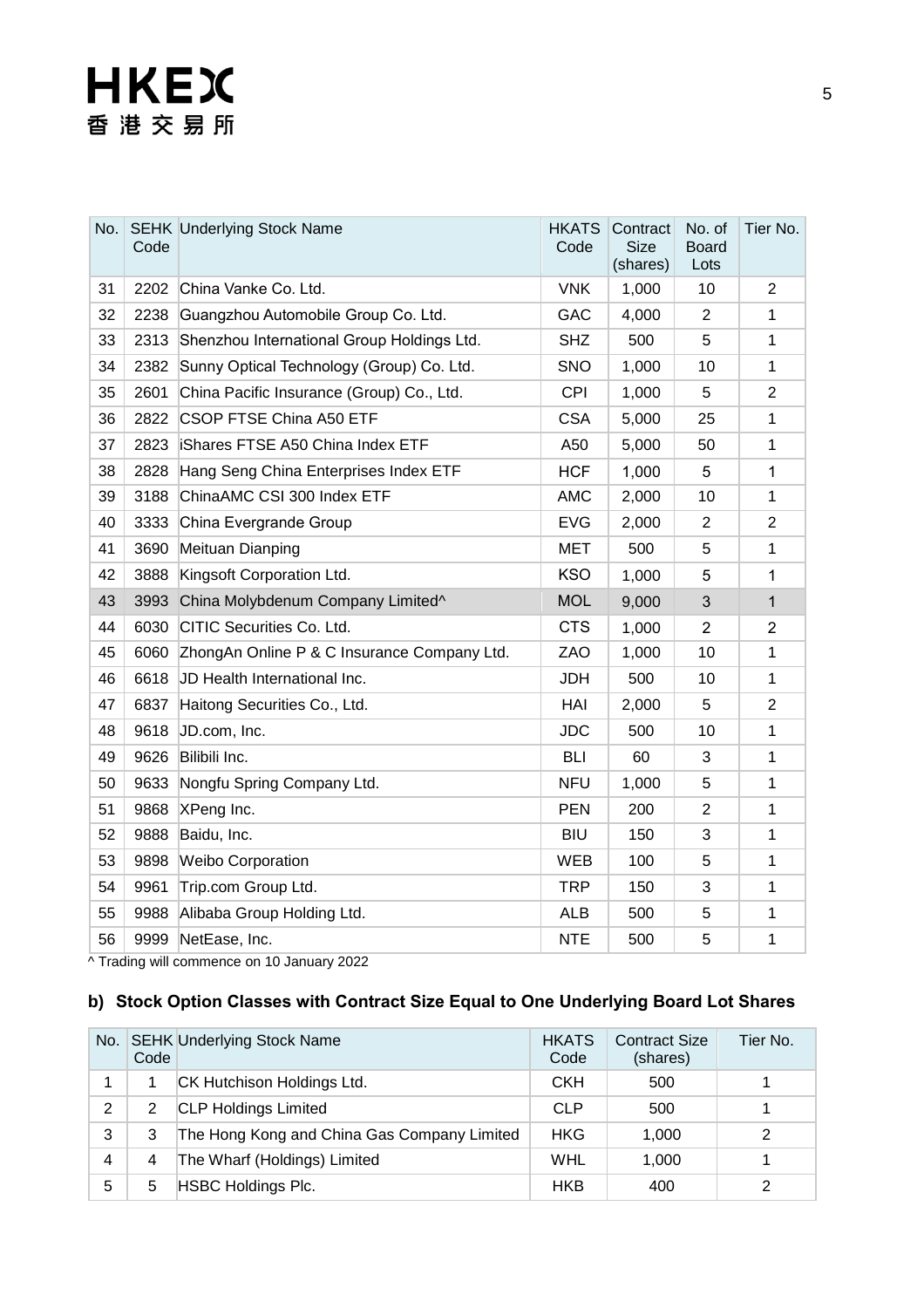| No.            | Code | <b>SEHK Underlying Stock Name</b>               | <b>HKATS</b><br>Code | <b>Contract Size</b><br>(shares) | Tier No.       |
|----------------|------|-------------------------------------------------|----------------------|----------------------------------|----------------|
| 6              | 6    | Power Assets Holdings Limited                   | <b>HEH</b>           | 500                              | $\overline{2}$ |
| $\overline{7}$ | 11   | Hang Seng Bank Limited                          | <b>HSB</b>           | 100                              | $\overline{2}$ |
| 8              | 12   | Henderson Land Development Company Limited      | <b>HLD</b>           | 1,000                            | $\mathbf{1}$   |
| 9              | 17   | New World Development Company Limited           | <b>NWD</b>           | 1,000                            | $\mathbf{1}$   |
| 10             | 19   | Swire Pacific Limited 'A'                       | <b>SWA</b>           | 500                              | $\mathbf{1}$   |
| 11             | 23   | The Bank of East Asia, Limited                  | <b>BEA</b>           | 200                              | 3              |
| 12             | 27   | <b>Galaxy Entertainment Group Limited</b>       | <b>GLX</b>           | 1,000                            | $\mathbf{1}$   |
| 13             | 66   | <b>MTR Corporation Limited</b>                  | <b>MTR</b>           | 500                              | $\overline{2}$ |
| 14             | 135  | Kunlun Energy Co. Ltd.                          | <b>KLE</b>           | 2,000                            | $\overline{2}$ |
| 15             | 151  | Want Want China Holdings Ltd.                   | <b>WWC</b>           | 1,000                            | 3              |
| 16             | 241  | Alibaba Health Information Technology Co., Ltd. | <b>ALH</b>           | 2,000                            | $\mathbf{1}$   |
| 17             | 267  | <b>CITIC Limited</b>                            | <b>CIT</b>           | 1,000                            | 3              |
| 18             | 293  | Cathay Pacific Airways Limited                  | <b>CPA</b>           | 1,000                            | 3              |
| 19             | 358  | Jiangxi Copper Company Limited                  | <b>JXC</b>           | 1,000                            | $\overline{2}$ |
| 20             | 386  | China Petroleum & Chemical Corporation          | <b>CPC</b>           | 2,000                            | 3              |
| 21             | 388  | Hong Kong Exchanges and Clearing Limited        | <b>HEX</b>           | 100                              | $\mathbf{1}$   |
| 22             | 390  | China Railway Group Limited                     | <b>CRG</b>           | 1,000                            | 3              |
| 23             | 489  | Dongfeng Motor Group Co. Ltd.                   | <b>DFM</b>           | 2,000                            | $\overline{2}$ |
| 24             | 669  | Techtronic Industries Co. Ltd                   | <b>TIC</b>           | 500                              | $\mathbf{1}$   |
| 25             | 700  | <b>Tencent Holdings Limited</b>                 | <b>TCH</b>           | 100                              | $\mathbf 1$    |
| 26             | 728  | China Telecom Corporation Limited               | <b>CTC</b>           | 2,000                            | 3              |
| 27             | 753  | Air China Ltd.                                  | <b>AIR</b>           | 2,000                            | $\overline{2}$ |
| 28             | 762  | China Unicom (Hong Kong) Limited                | <b>CHU</b>           | 2,000                            | 3              |
| 29             | 857  | PetroChina Company Limited                      | <b>PEC</b>           | 2,000                            | 3              |
| 30             | 883  | <b>CNOOC Limited</b>                            | <b>CNC</b>           | 1,000                            | 3              |
| 31             | 902  | Huaneng Power International, Inc.               | <b>HNP</b>           | 2,000                            | 3              |
| 32             | 914  | Anhui Conch Cement Company Limited              | <b>ACC</b>           | 500                              | $\overline{2}$ |
| 33             | 939  | China Construction Bank Corporation             | <b>XCC</b>           | 1,000                            | 3              |
| 34             | 941  | China Mobile Limited                            | <b>CHT</b>           | 500                              | $\overline{c}$ |
| 35             | 968  | Xinyi Solar Holdings Limited^                   | <b>SHL</b>           | 2,000                            | $\mathbf{1}$   |
| 36             | 992  | Lenovo Group Limited                            | LEN                  | 2,000                            | $\overline{c}$ |
| 37             | 998  | China CITIC Bank Corporation Limited            | <b>CTB</b>           | 1,000                            | 3              |
| 38             | 1044 | Hengan International Group Co. Ltd.             | <b>HGN</b>           | 500                              | $\overline{2}$ |
| 39             |      | 1088 China Shenhua Energy Company Limited       | <b>CSE</b>           | 500                              | 3              |
| 40             |      | 1093 CSPC Pharmaceutical Group Ltd.             | <b>CSP</b>           | 2,000                            | $\overline{c}$ |
| 41             |      | 1109 China Resources Land Ltd.                  | <b>CRL</b>           | 2,000                            | $\mathbf{1}$   |